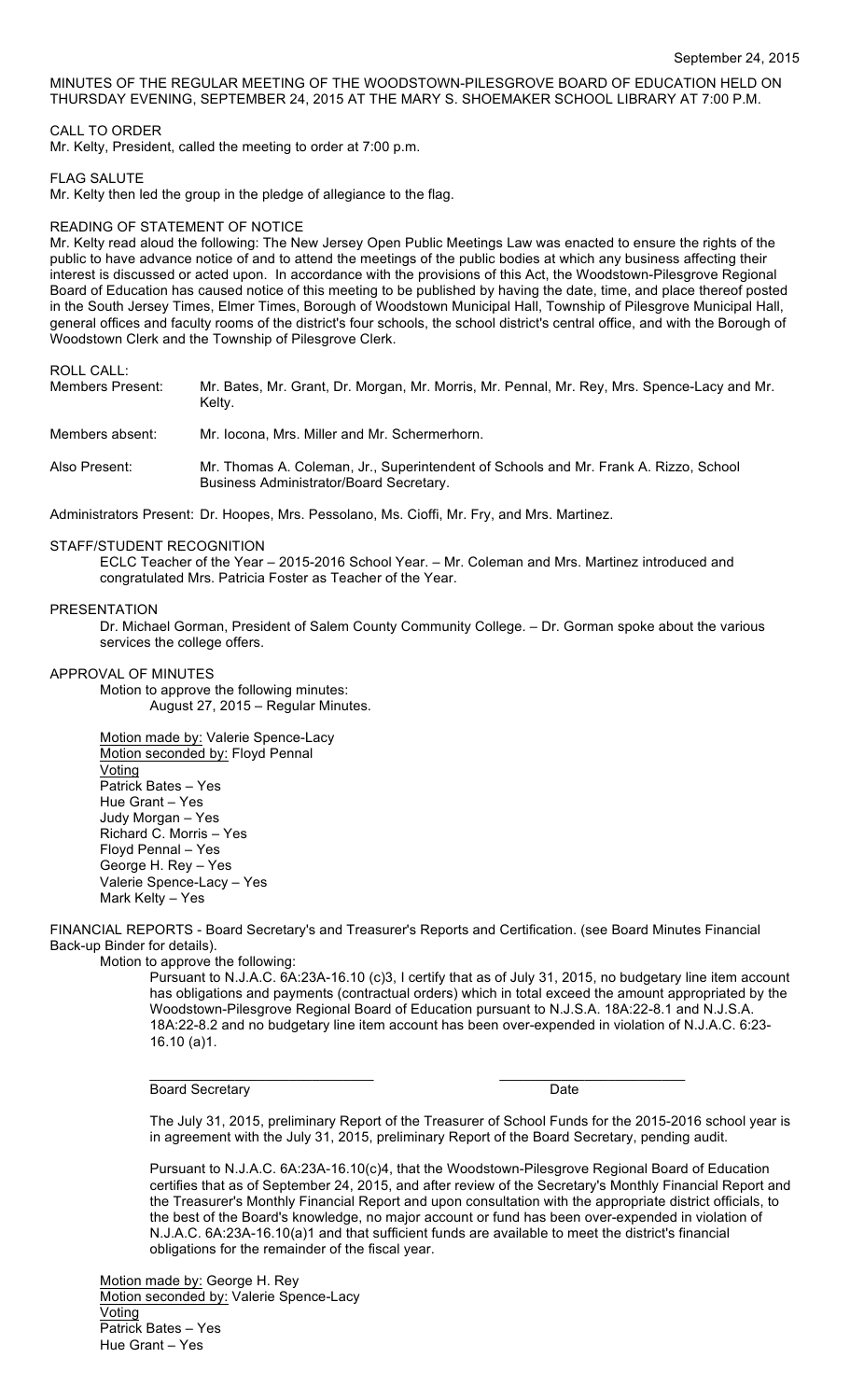Judy Morgan – Yes Richard C. Morris – Yes Floyd Pennal – Yes George H. Rey – Yes Valerie Spence-Lacy – Yes Mark Kelty – Yes

## Bill List.

Motion to approve EFT's for July 2015, additional hand check payments for July 2015, payment list for the month of September 2015.

Motion made by: Floyd Pennal Motion seconded by: Judy Morgan **Voting** Patrick Bates – Yes Hue Grant – Yes Judy Morgan – Yes Richard C. Morris – Yes Floyd Pennal – Yes George H. Rey – Yes Valerie Spence-Lacy – Yes Mark Kelty – Yes

#### Voided Checks.

Motion to approve voiding the following check (voting not applicable to sending district representatives): Check #58866 dated 6/30/15, payable to Warren Schrier in the amount of \$325.00 issued under P.O. #6457-15 due to check lost in the mail. Check will be reissued under check #53664.

Motion made by: Floyd Pennal Motion seconded by: Patrick Bates Voting Patrick Bates – Yes Hue Grant – Yes Judy Morgan – Yes Floyd Pennal – Yes George H. Rey – Yes Valerie Spence-Lacy – Yes Mark Kelty – Yes

#### Transfers.

Motion to approve the transfer of funds as previously approved by the Superintendent pursuant to 18A:22-8.1 for the month of July 2015 (voting not applicable to sending district representatives).

Motion made by: Floyd Pennal Motion seconded by: Valerie Spence-Lacy Voting Patrick Bates – Yes Hue Grant – Yes Judy Morgan – Yes Floyd Pennal – Yes George H. Rey – Yes Valerie Spence-Lacy – Yes Mark Kelty – Yes

### Additional Financial Reports.

Motion to accept the following reports (voting not applicable to sending district representatives): Student Activities Account and Athletic Account for the month of August 2015.

Scholarships for the month of August 2015.

Odyssey of the Mind for the month of August 2015.

Woodstown Community School report for the month of August 2015.

Motion made by: Patrick Bates Motion seconded by: George H. Rey **Voting** Patrick Bates – Yes Hue Grant – Yes Judy Morgan – Yes Floyd Pennal – Yes George H. Rey – Yes Valerie Spence-Lacy – Yes Mark Kelty – Yes

AUDIENCE PARTICIPATION – Mrs. Sonya Lindenmuth of Pilesgrove spoke concerning transportation for her children. Mr. Coleman informed Mrs. Lindenmuth that Mr. Rizzo will review her request.

EDUCATIONAL PROGRAMS COMMITTEE REPORT AND RECOMMENDATIONS -- Mrs. Eileen Miller, Chairperson Motion to approve the following High School items:

Participation of the High School Cheerleading Squad in the ARSC Rec & School Championships in Wildwood on Sunday, November 15, 2015.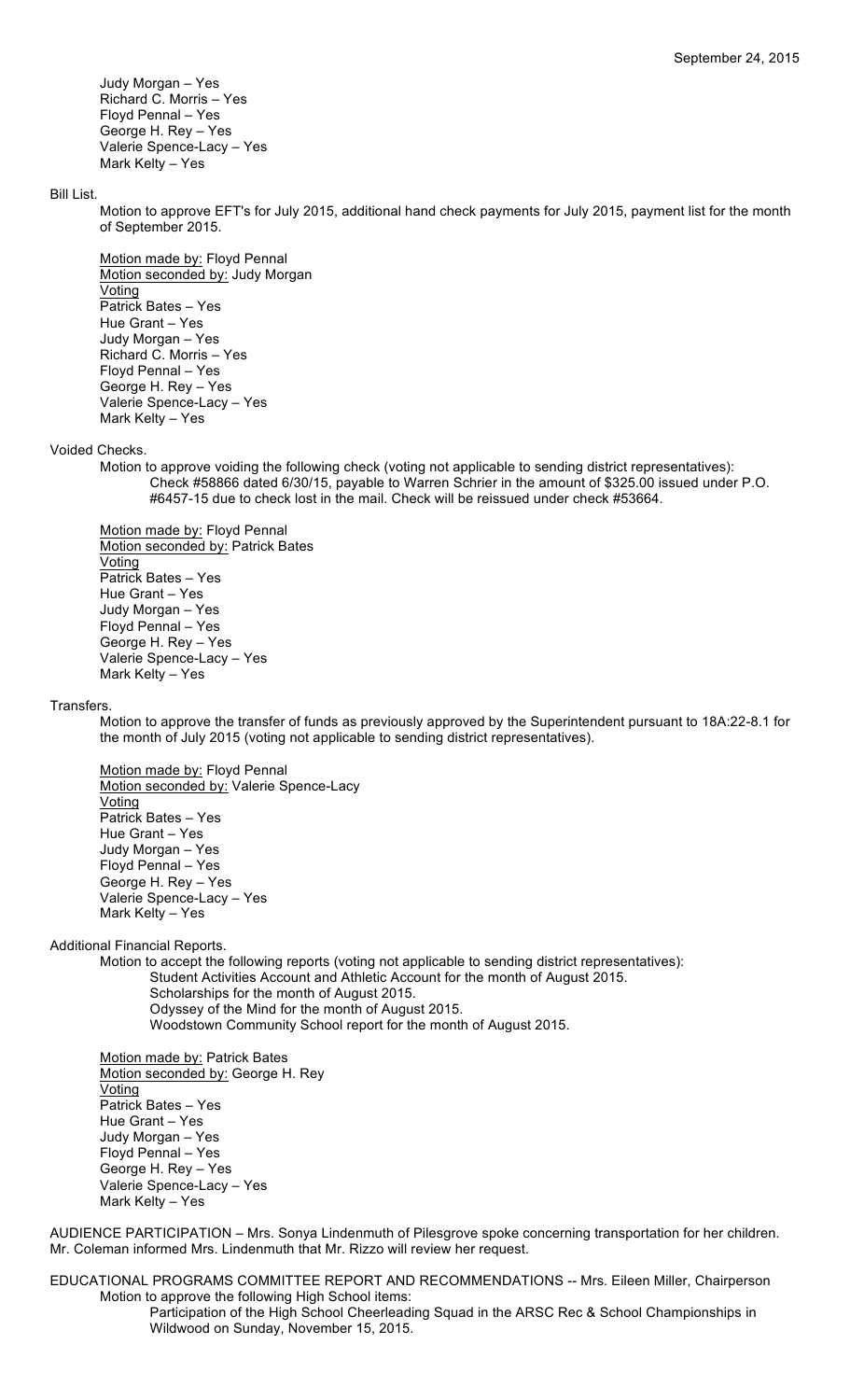High School field trips as follows:

10/16/15 to Woodstown Presbyterian Church; Vocal Music; K. Gunther. 10/16/15 to Pines Manor, Edison; FBLA; C. Levitsky. 10/21/15 to Rowan University, Glassboro; Vocal Music; K. Gunther. 10/21, 10/22, and 10/23/15 to Pine Barrens, Chatsworth; Ecology/Field Biology; M. Williams. 10/22/15 to Salem High School; Academic League; J. Sorbello. 10/27 to 10/31/15 to National Convention, Louisville, KY; FFA; D. Miller. 11/10/15 to Convention Center, Atlantic City; Guidance; N. Hathaway.

NJSIAA Membership Resolution and Dues for the 2015-2016 school year.

Motion made by: George H. Rey Motion seconded by: Floyd Pennal Voting Patrick Bates – Yes Hue Grant – Yes Judy Morgan – Yes Richard C. Morris – Yes Floyd Pennal – Yes George H. Rey – Yes Valerie Spence-Lacy – Yes Mark Kelty – Yes

Motion to approve the following District, High School, Middle School, Shoemaker School, and Early Childhood Learning Center items (voting not applicable to sending district representatives):

Annual Update to "A Uniform State Memorandum of Agreement Between Education and Law Enforcement Officials" for the 2015-2016 school year.

Second Annual Breast Cancer Awareness Middle School Field Hockey Tournament on Saturday, October 17, 2015.

Submission of the Harassment, Intimidation and Bullying Self-Assessments for the High School, Middle School, Shoemaker School, and Early Childhood Learning Center.

Home instruction approval: Local ID #9900536/NJSMART #5418121914 -- administrative request.

Approval of the following handbook for the 2015-2016 school year: William Roper Early Childhood Learning Center Faculty Handbook.

Motion made by: George H. Rey Motion seconded by: Valerie Spence-Lacy Voting Patrick Bates – Yes Hue Grant – Yes Judy Morgan – Yes Floyd Pennal – Yes George H. Rey – Yes Valerie Spence-Lacy – Yes Mark Kelty – Yes

POLICY COMMITTEE REPORT AND RECOMMENDATIONS -- Mr. Robert Iocona, Chairperson

Motion to approve the following policies for first reading (voting not applicable to sending district representatives): Policy #4112.8/#4212.8 -- Nepotism. (revised)

Policy #6146.2 -- Promotion/Retention. (revised)

Motion made by: Floyd Pennal Motion seconded by: Patrick Bates Voting Patrick Bates – Yes Hue Grant – Yes Judy Morgan – Yes Floyd Pennal – Yes George H. Rey – Yes Valerie Spence-Lacy – Yes Mark Kelty – Yes

PERSONNEL COMMITTEE REPORT AND RECOMMENDATIONS -- Mr. George Rey, Chairperson

Motion to approve the following District appointment as recommended by the Superintendent: Ashley Murawski as Full-Time Paraprofessional retroactive to September 1, 2015, through June 30, 2016, at Paraprofessional, Step 1 (\$19,239.00). (NOTE: Ms. Murawski was initially appointed as a Long-Term

Substitute Paraprofessional at the August meeting for Kathy Riley's position.)

Motion made by: George H. Rey Motion seconded by: Valerie Spence-Lacy **Voting** Patrick Bates – Yes Hue Grant – Yes Judy Morgan – Yes Richard C. Morris – Yes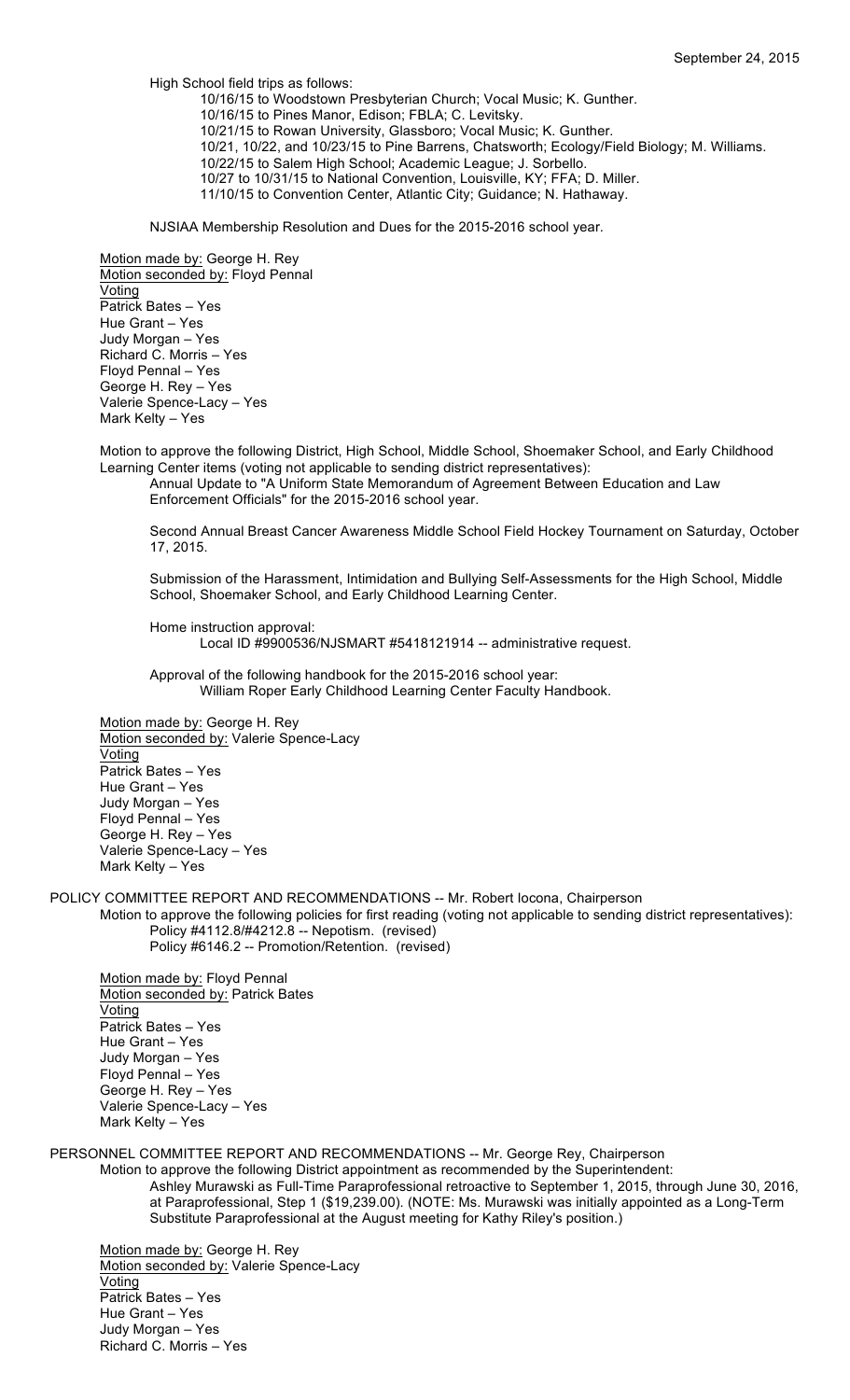Floyd Pennal – Yes George H. Rey – Yes Valerie Spence-Lacy – Yes Mark Kelty – Yes

Motion to approve the following High School items as recommended by the Superintendent: Appointment of the following for the 2015-2016 school year:

Michael Wichart -- Assistant Football Coach. Jeff Podolski -- Fall Weight Room Supervisor. John Adams and Steve Ordog -- ticket takers/sellers/scorers/timers.

Appointment of High School staff members to Gifted/Talented program positions for the 2015-2016 school year. (see page \_

Appointment of High School staff members to provide extended day support during the 2015-2016 school year. (see page \_\_\_)

Motion made by: George H. Rey Motion seconded by: Valerie Spence-Lacy **Voting** Patrick Bates – Yes Hue Grant – Yes Judy Morgan – Yes Richard C. Morris – Yes Floyd Pennal – Yes George H. Rey – Yes Valerie Spence-Lacy – Yes Mark Kelty – Yes

Motion to approve the following District appointment as recommended by the Superintendent (voting not applicable to sending district representatives):

Lynn Hall as Payroll/Benefits Clerk effective November 1, 2015, through June 30, 2016, at an annual salary of \$42,000.00, prorated to \$28,000.00. (replacement for Gloria Mason who is retiring)

Motion made by: George H. Rey Motion seconded by: Valerie Spence-Lacy Voting Patrick Bates – Yes Hue Grant – Yes Judy Morgan – Yes Floyd Pennal – Yes George H. Rey – Yes Valerie Spence-Lacy – Yes Mark Kelty – Yes

Motion to approve the following District, High School, Middle School, Shoemaker School, and Early Childhood Learning Center items as recommended by the Superintendent (voting not applicable to sending district representatives):

Compensation to Lynn Hall, Payroll/Benefits Clerk, for days worked effective October 1-31, 2015, prior to her official start date of November 1, 2015, with the approval of the Superintendent; compensation to be at her per diem rate of \$175.00 per day for each day worked, no other benefits.

Acceptance of resignation of Susie Ashlock, cafeteria dishwasher, effective September 18, 2015. (attachment)

Compensation of 7th period stipends to the following teachers for the 2015-2016 school year: Tamarie Bitgood -- High School. Laurie Miles -- Shoemaker School

Acceptance of resignation of Mary Caltabiano as FFA Assistant Advisor for the 2015-2016 school year. (see page \_\_\_)

Acceptance of resignation of Chris Rickard as Photography Club Advisor for the 2015-2016 school year, a position for which there is no stipend. (see page \_\_\_)

Professional development request of Peter Mazzagatti to attend the Learning Forward's "2015 Fall Institutes" on October 6-7, 2015, in Princeton; cost to be reimbursed to the district by the State of New Jersey. (see page \_

Appointment of Middle School and Shoemaker School staff members to Gifted/Talented program positions for the 2015-2016 school year. (see page \_\_

Appointment of staff for the Middle School STAND Program for the 2015-2016 school year. (see page  $\qquad)$ 

Volunteers for the High School, Middle School, and Early Childhood Learning Center for the 2015-2016 school year. (see page \_\_\_)

Appointment of Katie DiDio as Science Curriculum Materials Coordinator for the Early Childhood Learning Center for the 2015-2016 school year.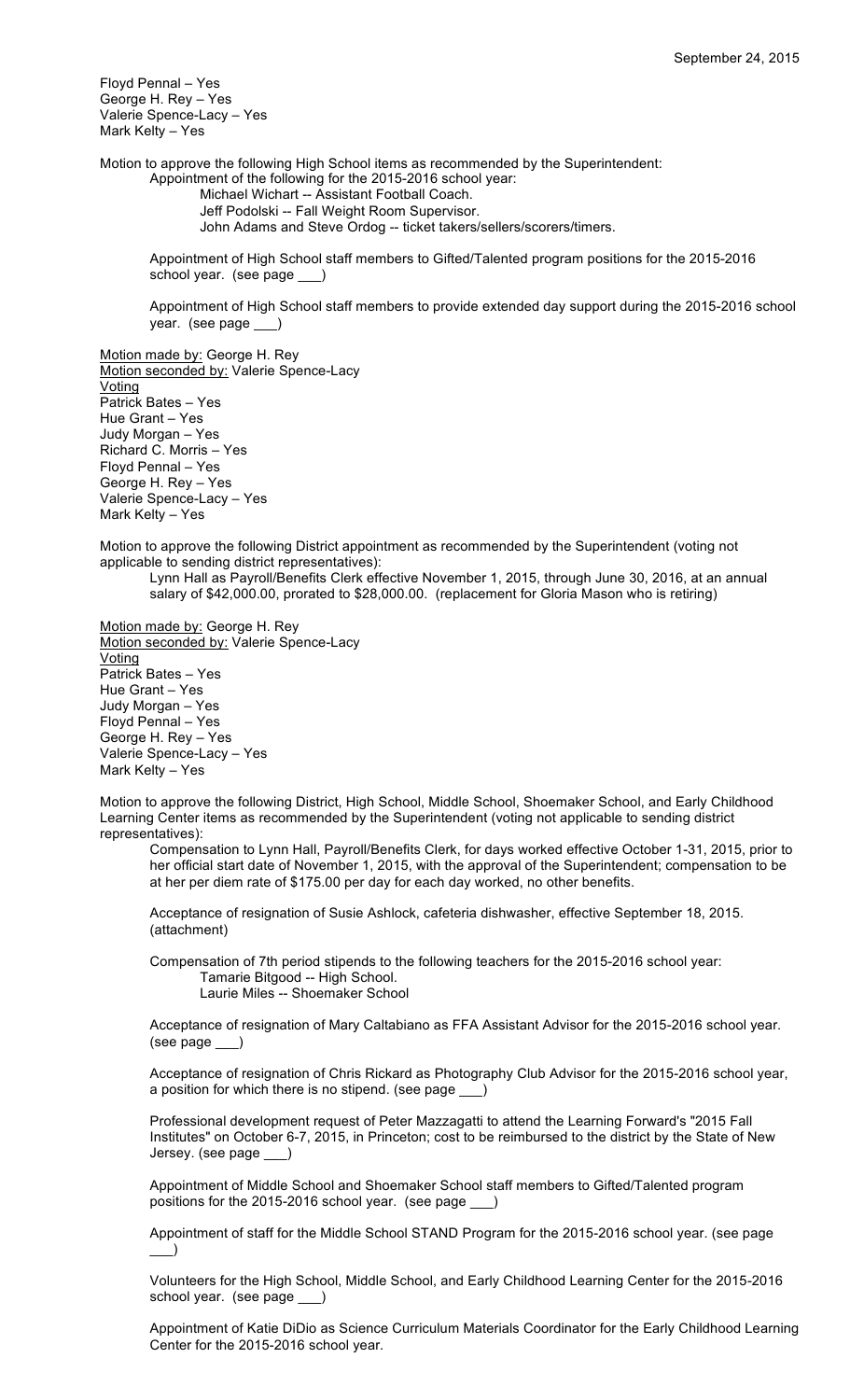Change in pay classification of Josephine DiStafano, High School teacher, from Bachelor's to Master's effective September 1, 2015, as in accordance with the negotiated agreement.

Request of Jennifer Hildebrand, Dean of Students, for a maternity leave of absence effective November 23, 2015, through February 5, 2016.

Transfer of Julie Filipponi from Special Education Teacher shared by the William Roper Early Childhood Learning Center and Mary S. Shoemaker School to full-time at the Mary S. Shoemaker School effective September 25, 2015, through June 30, 2016.

Motion made by: George H. Rey Motion seconded by: Floyd Pennal Voting Patrick Bates – Yes Hue Grant – Yes Judy Morgan – Yes Floyd Pennal – Abstained from the Volunteers recommendation only. George H. Rey – Yes Valerie Spence-Lacy – Yes Mark Kelty – Yes

Motion to approve the following Shoemaker School appointments as recommended by the Superintendent (voting not applicable to sending district representatives):

Susie Ashlock as Lunchroom Aide for the Mary S. Shoemaker School effective September 21, 2015, through June 30, 2016, at the rate of \$9.21 per hour for 2.5 hours per day.

Veronica Conway as Part-Time (64.3%) Special Education Teacher for the William Roper Early Childhood Learning Center effective October 5, 2015, through June 30, 2016, at Master's, Step 1 (\$53,052.00), prorated.

Motion made by: George H. Rey Motion seconded by: Valerie Spence-Lacy Voting Patrick Bates – Yes Hue Grant – Yes Judy Morgan – Yes Floyd Pennal – Yes George H. Rey – Yes Valerie Spence-Lacy – Yes Mark Kelty – Yes

FINANCE/FACILITIES/TRANSPORTATION COMMITTEE REPORT AND RECOMMENDATIONS -- Mr. Hue Grant, Chairperson

Motion to approve the following District and School-Level items (voting not applicable to sending district representatives):

Applications for Dual Use of Educational Space for the 2015-2016 School Year.

Gloucester County Special Services School District Extended School Year tuition contract for summer 2015 for the following students:

High school student (NJSmart #1608818325) in the amount of \$3,980.00.

High school student (NJSmart #1709115870) in the amount of \$3,980.00.

Middle school student (NJSmart #8692232997) in the amount of \$3,980.00, plus a one-to-one aide in the amount of \$3,240.00.

Elementary school student (NJSmart #1416288941) in the amount of \$3,980.00, plus a one-toone aide in the amount of \$3,240.00.

Salem County Special Services School District 2015-2016 tuition contract for the following students: High school student (NJSmart #9109473166) in the amount of 38,477.00, plus a one-to-one aide in the amount of \$37,500.00.

Middle school student (NJSmart #3458309534) in the amount of \$40,977.00

YALE School, Inc., 2015-2016 tuition contract for high school student (NJSmart #5175884585) in the amount of \$48,553.20.

St. Matthews Recreation Center Aquatic & Fitness Program Agreement for the 2015-2016 school year.

Apple 5-year lease purchase of 170 MacBook Pro laptop computers for teachers, to be paid in five annual payments of \$48,023.10.

Lease/purchase of two Gators and snow blades through John Deere in the amount of \$19,516.42. (Annual payment of \$4,287.64). Updated quotes will be attached or provided at meeting.

Three-Year Comprehensive Maintenance Plan for 2014-2015 through 2016-2017, Form M-1 as contained in the NJQSAC, and attached resolution.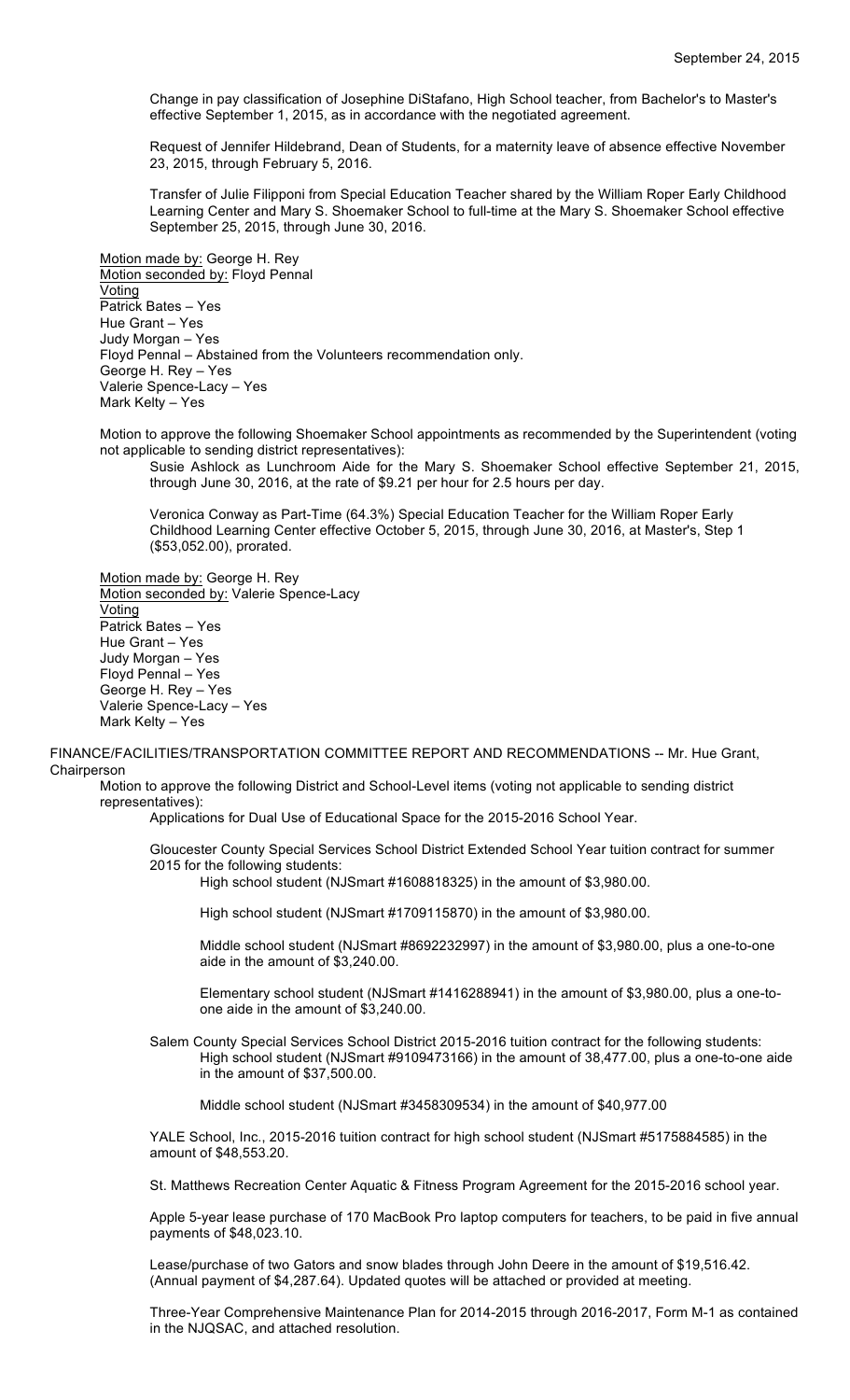Authorization for the submission of the 2015-2016 Perkins grant, and acceptance of the grant award in the amount of \$7,213.00. (see page \_\_\_)

Contract with Gloucester County Special Services School District for special education out of district transportation route S5901 to Kingsway Learning Center (Moorestown) for high school post graduate student (NJ SMART #9227844354) for the 2015-2016 school year at a total route cost of \$285.00 per diem, plus a 7% administrative cost. (Note: Per diem cost are total route cost. Some of the routes contain students from other districts and therefore the cost per diem will be prorated accordingly by GCSSSD.)

Quoted contract with Gloucester County Special Services School District for the 2015-2016 school year for the Woodstown High School Twilight Program route Y1199 to pick-up students after program and return them to their homes at a per diem cost of \$77.00, with mileage increase/decrease of \$1.50, plus a 7% administrative cost. (Note: Route will go out to Bid within 90 days.)

Joint transportation agreement with Pittsgrove Township Board of Education for route YALE 38 to transport two high school students (NJ SMART #5175884585 & #8356017265) to YALE of Cherry Hill for the 2015-2016 school year at a total route cost of \$17,034.60.

Contract with Gloucester County Special Services School District for the 2015-2016 school year for Salem County Vo-Tech routes to and from Woodstown High School. (Note: Per diem cost are total route cost. Some of the routes contain students from other districts and therefore the cost per diem will be prorated accordingly by GCSSSD.):

Route 1193A at a total route co st of 156.00 per diem, plus a 7% administrative cost. Route 1193B for total route cost of \$99.00 per diem, plus a 7% administrative cost.

Contract bid with Gloucester County Special Services School District for the 2015-2016 school year for special education out-of-district. (Note: All per diem cost listed above are the total route cost. Some of the routes contain students from other districts and therefore the cost per diem will be prorated accordingly by GCSSSD):

Route Y1171 to Bankbridge at a total route cost per diem of \$273.00 plus a 7% administrative fee.

Route Y1181to Salem County Special Services School District – Cumberland Campus at a total route cost per diem of \$329.00.

Joint transportation agreement with Upper Pittsgrove School District for the 2015-2016 school year to transport Woodstown High/Middle School students to and from school. Total cost to the district is \$20,430.02 as follows:

WHS-2 - \$4,417.38 WHS-3 - \$4,969.44 WHS-5 - \$5,521.60 WHS-6 - \$1,656.48 WHS-9 - \$3,865.12

Motion made by: Patrick Bates Motion seconded by: George H. Rey **Voting** Patrick Bates – Yes Hue Grant – Yes Judy Morgan – Yes Floyd Pennal – Yes George H. Rey – Yes Valerie Spence-Lacy – Yes Mark Kelty – Yes

# OLD BUSINESS ITEMS – None

# NEW BUSINESS ITEMS – None

## OTHER REPORTS

President -- Mr. Kelty had nothing to report.

Superintendent -- Mr. Thomas A. Coleman, thanked the administrative team for a successful school opening.

Business Administrator -- Mr. Frank A. Rizzo reported on the following:

- Finishing up the final layers on the roof.
- A demo window will be installed for review prior to the window replacement project at the high school.

ADMINISTRATIVE REPORTS - Attached to Superintendent's Monthly Report and delivered under separate cover.

### SENDING DISTRICT REPORTS

Alloway Township -- Mr. Richard Morris, reported that Alloway's school opening went well.

Upper Pittsgrove Township -- Mr. William Schermerhorn was not in attendance.

SCHOOL AGE CHILD CARE (SACC) REPORT -- Mr. Patrick Bates reported that SACC now has a student waiting list.

DELEGATE REPORT – Mrs. Eileen Miller, was not in attendance.

## FUTURE MEETINGS

• October 13, 2015 -- Policy Committee, 5:30 p.m., district office.